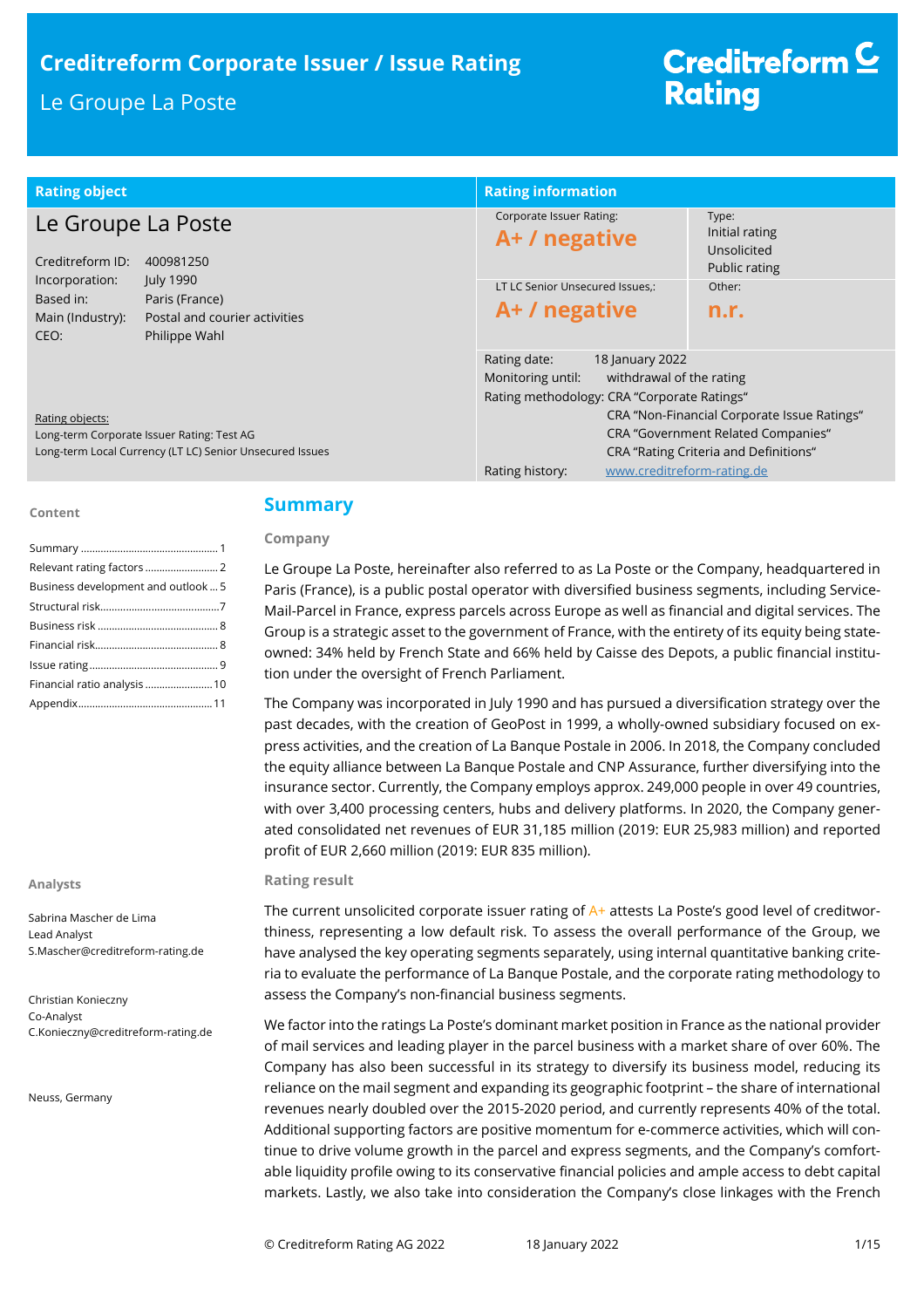State due to the social impact of its public mission obligations and, since we assume government willingness to provide financial support in the event of a liquidity squeeze, we have granted 4 notches uplift to La Poste's standalone credit quality. The current sovereign rating for the French Republic is AA with a negative outlook (18.05.2021).

On the other hand, we see the Company's ratings constrained by the significant increase in debt levels over the last years, mostly driven by higher investments in business transformation and numerous M&A activities over recent years. Additional challenges faced by La Poste are the secular decline in mail volumes, with material losses recorded during the COVID-19 health crisis, and the increased competition from large online retailers as they are developing their own delivery system. In our view, a further intensification of competition and higher reliance on main players in e-commerce would have a dampening effect on the rating.

Balance sheet and profits have been extraordinarily affected by recent CNP acquisition and severe deterioration in mail business during the covid-19 crisis. We will monitor the overall performance of the Group closely in the coming year, considering normalized operations and full integration of new businesses.

## **Outlook**

Although the Company seeks strategic inorganic growth in the coming years (M&A), which normally leads to temporary higher capital requirements and increased debt levels, we also expect that La Poste will maintain a prudent financial management during the execution of its business transformation plans. Despite our expectation that La Poste will continue to show good operating performance in the coming year, the negative outlook mirrors the outlook in our sovereign rating of the French Republic.

## **Relevant rating factors**

Table 1: Financials I Source: Le Groupe La Poste, Annual Report 2020, standardized by CRA

| Le Groupe La Poste<br>Selected key figures of the financial statement analysis | <b>CRA standardized figures<sup>1</sup></b> |                    |  |
|--------------------------------------------------------------------------------|---------------------------------------------|--------------------|--|
| Basis: Annual accounts and report of 31.12. (IFRS, etc.)                       | 2019                                        | 2020               |  |
| Sales (million EUR)                                                            | 25,983                                      | 31,185             |  |
| <b>EBITDA (million EUR)</b>                                                    | 2,580                                       | $5,104^2$          |  |
| <b>EBIT (million EUR)</b>                                                      | 914                                         | 3,009 <sup>2</sup> |  |
| EAT (million EUR)                                                              | 835                                         | $2,660^2$          |  |
| Total assets (million EUR)                                                     | 287.065                                     | 752,988            |  |
| EBITDA margin (%)                                                              | 9.93                                        | 16.37              |  |
| Equity ratio (%)                                                               | 4.01                                        | 4.87               |  |
| Net profit margin (%)                                                          | 3.21                                        | 8.53               |  |

j

#### **Reference:**

The relevant rating factors (key drivers) mentioned in this section are predominantly based on internal analyses, evaluations of the rating process, the derived valuations of the analysts participating in the rating and, if applicable, other rating committee members. The fundamental external sources used are specified in the section "Regulatory requirements" and "Rules on the presentation of credit ratings and rating outlooks".

#### **Excerpts from the financial key figures analysis 2020:**

+ Strong growth in parcel volumes

+ Increased diversification and geo-

graphic expansion + Strengthened business model after CNP acquisition

+ Comfortable liquidity position

- Increased debt levels
- Higher investment needs
- Declining mail volumes and higher
- competition on the parcel segment

<sup>1</sup> For analytical purposes, CRA adjusted the original values in the financial statements in the context of its financial ratio analysis. For example, when calculating the analytical equity ratio, deferred tax assets, goodwill (entirely or partly), and internally generated intangible assets are subtracted from the original equity, whilst deferred tax liabilities are added. Net total debt considers all balance sheet liabilities. Therefore, the key financial figures shown often deviate from the original values of the company.

<sup>2</sup> Includes the EUR 3,007 non-recurring impact from the takeover of CNP assurance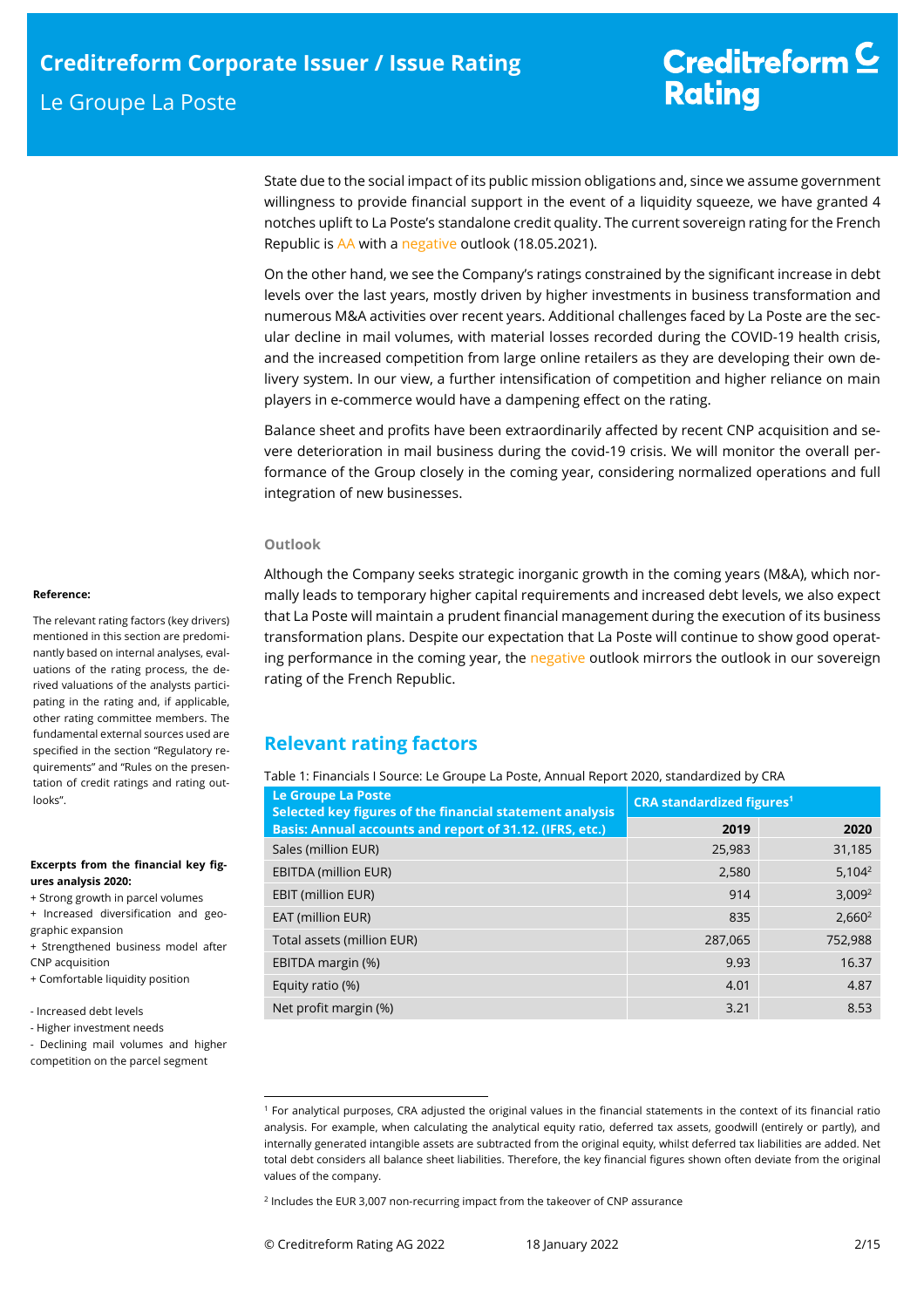**General rating factors** summarize the key issues that – according to the analysts as of the date of the rating – have a significant or long-term impact on the rating, whether positive (+) or negative (-).

We are aware that the above key figures are negatively influenced by the Company's banking and insurance business when applying our corporate rating method, due to the different business models and accounting standards. For a more specific analysis, we have, on the one hand, approximately separated the banking and insurance business from the Group figures for purely internal purposes, while on the other hand we have applied internal models and bank evaluation criteria without, however, applying the full bank-rating method. This results in a significantly improved overall picture of La Poste's business areas and key figures.

## **General rating factors**

- + Government-related company strategic to the French Republic
- + Leading market position in France in all key operating segments
- + Strengthened business model due to diversification into other essential services and to its geographic expansion
- + Highly favoured by the positive trend on e-commerce
- + Benchmark company in terms of ESG
- Continuous shrinking of mail demand
- Increased competition
- Ongoing business transformation leads to higher investment needs and M&A activities

## **Current rating factors**

- + Recovery in Services-Mail-Parcel segment during HY 1 2021, largely driven by the strong growth in parcel and express volumes
- + Reduced uncertainties related to COVID-19 and its impact on operations
- + CNP Assurance has high credit quality and weighs positively on the Group' s performance
- + Comfortable liquidity position
- + Confirmation of the unsolicited sovereign rating of the French Republic at AA / negative on 18 May 2021
- Significant increase in debt levels, partly due to numerous business acquisitions
- Material deterioration in the mail segment with recognition of EUR 900 million asset impairment in 2020
- Financial compensation from the French State does not fully cover increasing losses on most of its public service obligations
- Low-interest-rate environment will last a little longer and continue to affect La Banque Postale's profitability
- Financial position and profits have been extraordinarily affected by recent CNP acquisition and severe deterioration in mail business during the covid-19 crisis. We will monitor the overall performance of the Group closely in the coming year, considering normalized operations and full integration of new businesses.

## **Prospective rating factors**

- + Parcel volumes will increase and offset declining mail demand, resulting in stable earnings
- + CNP acquisition will bring synergies and will result in higher dividend payments to the parent La Poste S.A., where the majority of the Group's debt lies
- + Cost savings plans will support La Poste's profitability

**Current rating factors** are the key factors that, in addition to the underlying rating factors, have an impact on the current rating.

**Prospective rating factors** are factors and possible events which – according to the analysts as of the date of the rating – would most likely have a stabilizing or positive effect (+), or a weakening or negative effect (-) on future ratings, if they occurred. This is not an exhaustive list of possible future events with potential relevance for future ratings. Circumstances can arise that are not included in the list of prospective factors, whose effects are impossible to assess at the time of the rating, either because these effects are uncertain or because the underlying events are deemed unlikely to occur.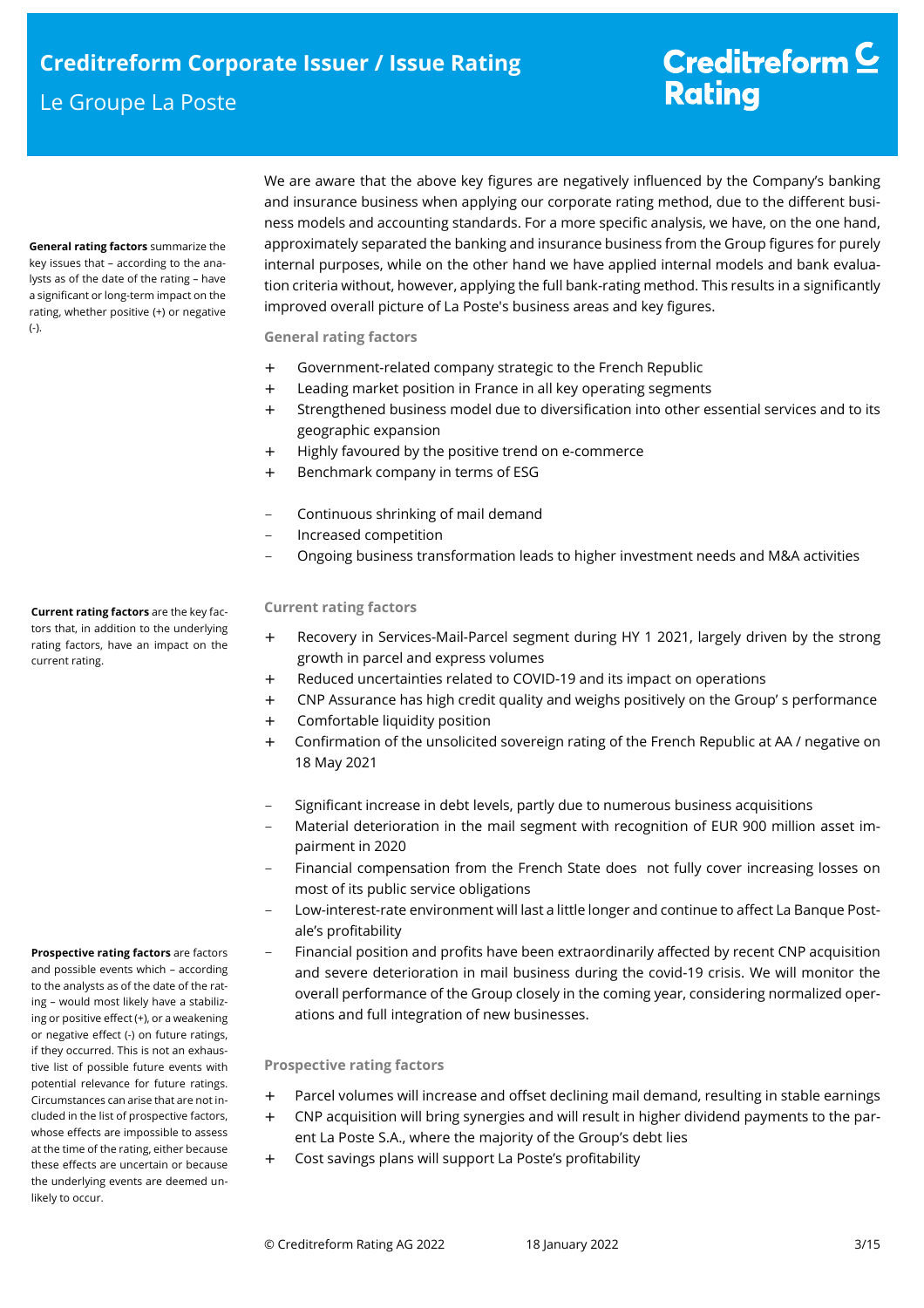- We do not expect La Poste to reduce debt levels in the near term, as we believe the focus will be on executing its strategic plan in order to accelerate its business transformation
- La Poste will maintain its external growth strategy and could embark on further acquisitions
- La Banque Postale's profitability will remain challenged by a low-interest-rate environment over the next 12 months

## **ESG-factors**

CRA generally considers ESG factors (environment, social and governance) within its rating decisions. In the case of Le Groupe La Poste we have not identified any ESG factor with significant influence.

The postal and parcel sector is experiencing a fast-paced transformation and has increasingly affected society and the environment. The rapid growth in digital trends is causing structural shifts in consumer behavior, and the surge in e-commerce sales results in more parcel deliveries, which translates into more demand for freight transportation and higher risks related to GHG emission. Unlike other large market players such as Deutsche Post DHL Group, La Poste does not maintain its own fleet of aircraft for international transport services, but relies on partner companies. Hence, this has a positive effect on greenhouse gases emitted directly by La Poste (Scope 1). Even considering Scope 2 and 3, La Poste has much lower greenhouse gas emission than main peers.

La Poste is a benchmark company concerning ESG practices, being carbon neutral since 2019 through initiatives to offset its GHG emission (its Services-Mail-Parcel segment has been carbon neutral since 2012). La Poste is committed to achieving a 30% reduction in its GHG emissions by 2025. To mitigate its impact on the environment, the Company has built 50 photovoltaic installations in addition to several other energy projects (total generation capacity of 6GWh) and has increased the share of electric vehicles in its fleet (currently 24% of total). The Company also engages in services that will support the transition to a more sustainable economy, such as integration of reverse logistics, waste recycling, carbon-free logistics solutions, and more. La Banque Postale is also putting in place a decarbonisation strategy by committing to stop loans and services to the oil and gas industry by 2030 and increasing financing for renewable projects.

Through its public service mission, La Poste provides essential services and takes innumerous initiatives to promote social inclusion (e.g. integration of young people into the labor market, home care services for seniors). The Company executes regional planning to ensure that most of the population will have access to its services (96% of all population live less than 5km away from a retail outlet) and foster economic development of SMEs (81% of total suppliers). The Company offers frequent training and guarantees equal opportunities to its employees, as 50% of the Company's total workforce - as well as half of its executives - are women, and a considerable share of its staff is over 55 years old. With 249 thousand employees, La Poste is the thirdlargest employer in France.

La Poste has undergone external sustainability assessments, according to which the Company is a benchmark company in its sector. We also have a positive assessment of the Group's ESG practices and assume that this will have a stabilizing effect on the future development of the Company.

A general valid description of Creditreform Rating AG, as well as a valid description of corporate ratings for understanding and assessing ESG factors in the context of the credit rating process, can be found here.

**ESG factors** are factors related to environment, social issues and, governance. For more information, please see the "Regulatory requirements". CRA generally takes ESG relevant factors into account, when assessing the rating object and discloses them when they have a significant influence on the creditworthiness of the rating object, leading to a change in the rating result or the outlook.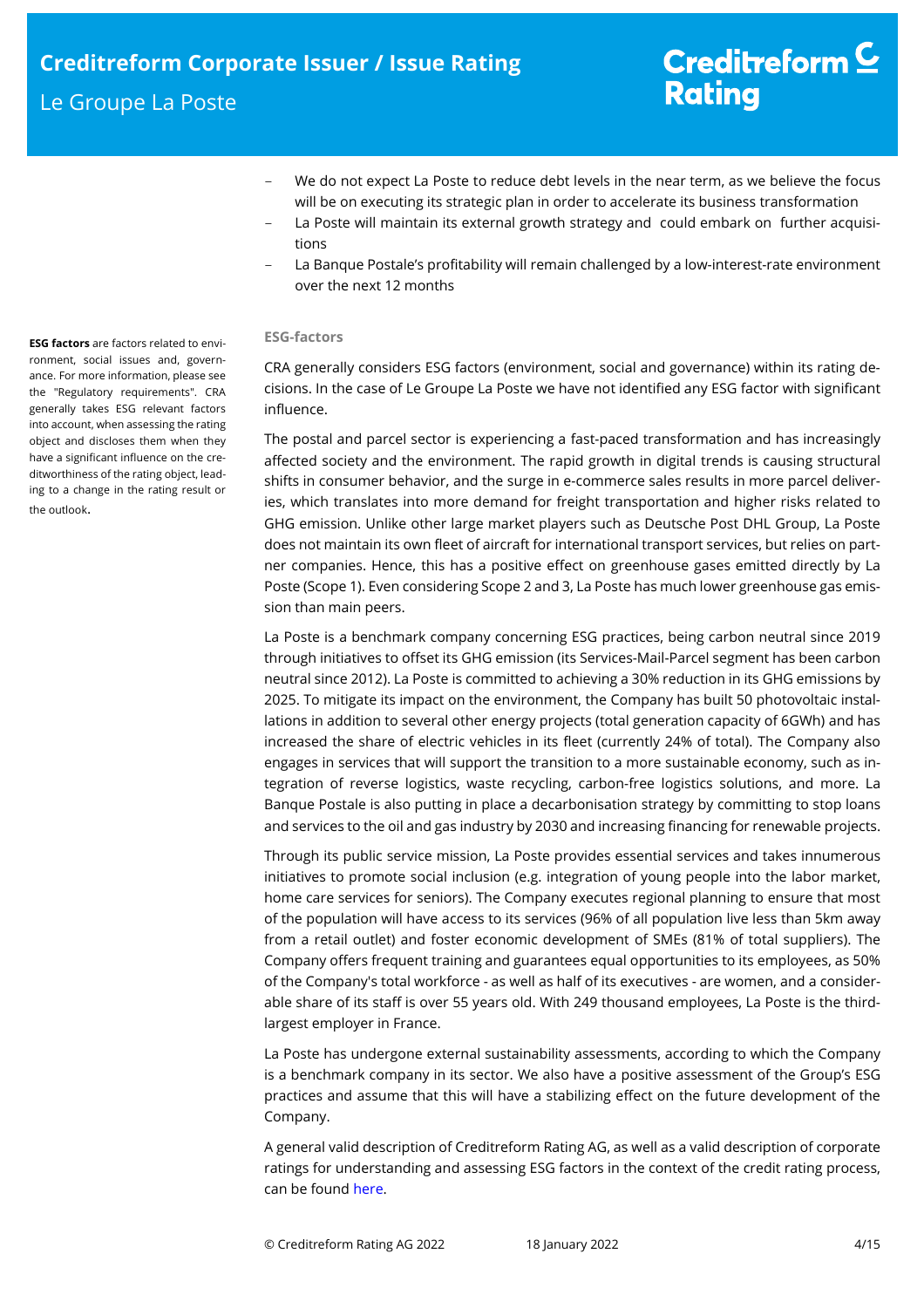Please note:

The scenarios are based on information available at the time of the rating. Within the forecast horizon, circumstances may occur that could lead to a change of the rating out of the indicated range.

### **Best-case scenario: A+**

In our best-case scenario for the next 12-24 months, we assume a rating of A+. In this scenario, we expect that La Poste is able to reduce significantly its exposure to the mail business by increasing its offering of essential services with better growth prospects. Additionally, the continuous implementation of cost-saving initiatives, and the successful integration of recently acquired business, in particular with the optimization of synergies between La Banque Postale and CNP Assurance, will have a positive impact on the Group's ratings. We also expect La Poste to sustain a solid liquidity position and credit metrics while executing its inorganic growth strategy. Lastly, an upgrade on France's sovereign rating could trigger an upgrade on La Poste's ratings. Due to the negative outlook in our unsolicited sovereign rating, however, we consider this less likely for the upcoming year.

## **Worst-case scenario: A**

In our worst-case scenario for the next 12-24 months, we assume a rating of A. In this scenario, La Poste's mail segment continues to weigh heavily on the Company's overall operating performance. Profitability could be impaired if the Company is unable to integrate the new businesses successfully. Negative pressure could arise if there is a deterioration in the operating environment, due to either a new lockdown requirements or a slowdown in e-commerce activity, weakening La Poste's financial key indicators and liquidity in the coming years. A downgrade on France's unsolicited sovereign rating could trigger a downgrade on La Poste's ratings.

## **Business development and outlook**

La Poste's businesses have grown through numerous acquisitions, equity agreements and partnerships over recent years. It has also been investing to expand its geographical footprint and increase the capacity of segments with more positive industry fundamentals, namely parcels and express. In the twelve months up to June 2021, consolidated net revenues increased by 7.6% compared to the 2020 fiscal year, amounting to EUR 33.5 billion, and operating margin increased to 5.1% from 0.5% in 2020 (excluding the non-recurring effect of the takeover of CNP Assurance). The strong momentum in e-commerce and partial recovery of the segments more severely impacted by the pandemic explains this positive development.

The Service-Mail-Parcel segment has been facing structural reduction in mail demand, with volumes falling sequentially over recent years (from 18 billion in 2008 to 7.5 billion in 2020), but partially offset by a mail tariff increase. The Company's Parcel business, as mentioned above, has shown strong volume growth due to the boom in e-commerce, a trend that has been exacerbated during the COVID-19 pandemic, and it is expected to account for over 60% of this segment by 2025 (compared to a current share of 20%). Accordingly, net revenues remained relatively stable during 2019-2020 at around EUR 12 billion, but operating income decreased to EUR -1,137 million in 2020 from EUR 410 a year earlier, mainly as a result of the material deterioration in mail activity which led to the recognition of a EUR 900 million asset impairment. In the first half of 2021, this segment already showed some recovery and operating income reverted to positive, with a mild result of EUR 187 million and margin of 2.9% - much higher than the negative margin of 21.4% seen in the first half 2020 and still slightly below pre-pandemic levels of 3- 4%. In the coming years, the Company will continue to make investments to expand its parcel delivery capacity and will likely make strategic acquisitions with the aim of entering new market segments and diversifying its service offering.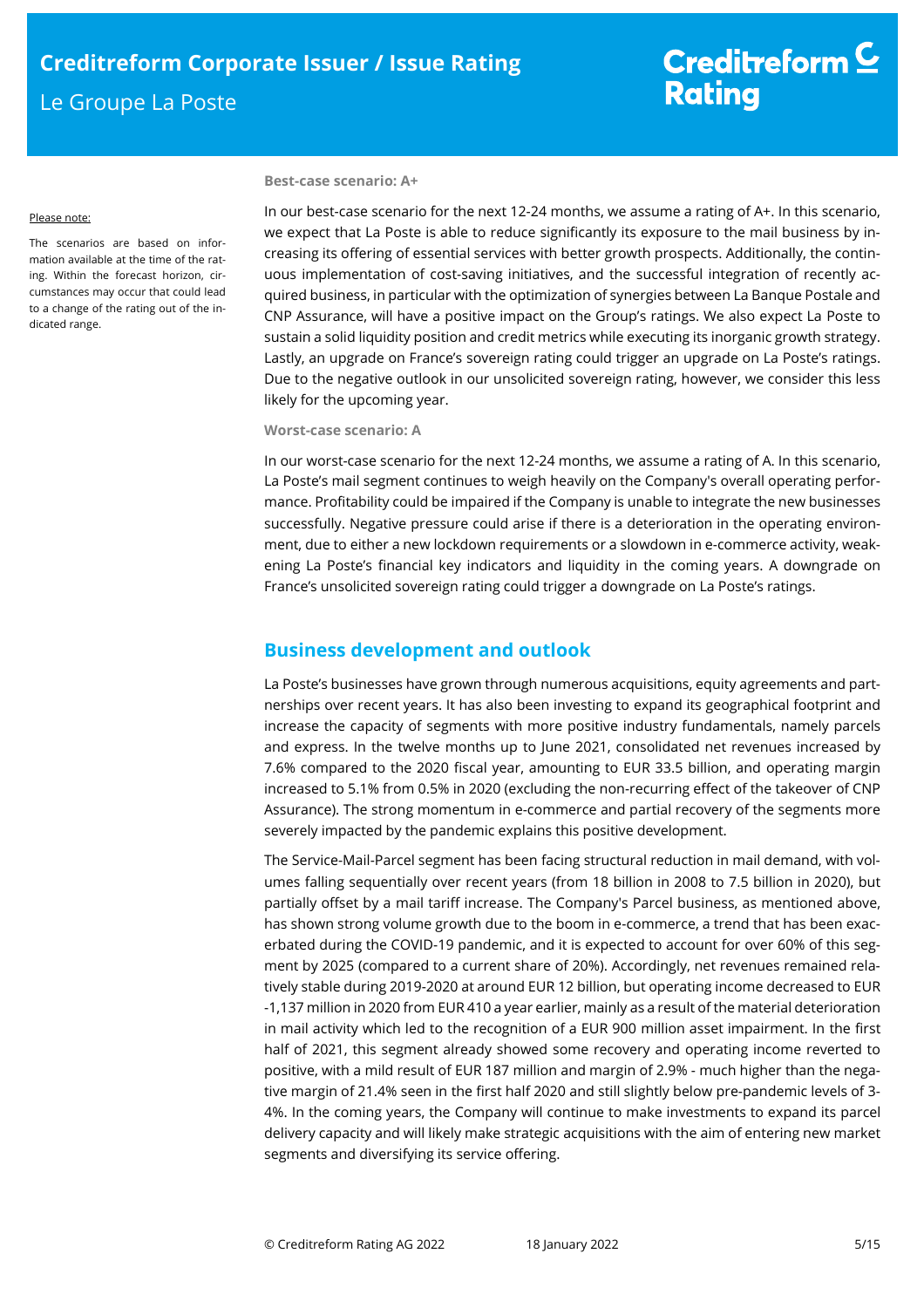The GeoPost segment has shown very positive results since the start of the COVID-19 pandemic, with both revenues and volumes growing by nearly 40% in 2020 and by 20% in HY1 2021 compared to same period of the previous year, and operating margin increasing to 8.6% in HY1 2021, compared to 4.8% prior to the outbreak of the coronavirus. There has also been a significant expansion of sales internationally following several business acquisition in Europe and overseas – the share of international revenue share of this segment increased to 83% in 2020 from 77% one year earlier.

La Banque Postale became a major public financial institution after the takeover of CNP Assurance in the first quarter 2020, which was consolidated into La Poste's financial statements from 4 th March onwards. Excluding the EUR 3 billion positive impact of the CNP Assurance consolidation and EUR 1.4 billion related to scope effects from this transaction, this segment's operating income declined to EUR 51 million in 2020 from EUR 810 million a year earlier, and continued to fall during the first half of 2021 to EUR 755 million from EUR 906 million in 1HY 2020 in the context of persistently low interest rates and negative impacts of the Covid-19 crisis. Despite tougher market conditions, La Banque Postale has been able to increase outstanding loans steadily over the last few years, from EUR 76 billion in 2016 to EUR 110 billion at the end of June 2021. In December 2021, La Banque Postale concluded the acquisition of a minority stake in CNP Assurance for EUR2.4 billion, increasing its ownership to 78.9% from the previous 62.8% and emphasizing the relevance of this business to the Group.

The rating object itself does not publish any information on expected business development. We assume that operational performance of the traditional mail segment will further decline. A continued shift in revenue from mail business to parcel services is expected. In addition, we expect growth in the Group's banking and insurance business, through potential synergy effects and additional business acquisitions. Therefore, we see a stable business and earnings development going forward.

| Le Groupe La Poste |                 |          |  |
|--------------------|-----------------|----------|--|
| In million EUR     | <b>HY1 2020</b> | HY1 2021 |  |
| Sales              | 14,495          | 16,857   |  |
| EBIT               | $2,588^2$       | 1,145    |  |
| <b>EBITDA</b>      | $4,639^2$       | 2,385    |  |
| <b>EBT</b>         | $2,476^2$       | 1,037    |  |
| EAT                | $2,532^2$       | 731      |  |

Table 2: The development of business of Le Groupe La Poste in 2021 I Soruce: Half-year report 2021, reported information

Table 3: The development of corporate divisions in HY 1 2021 I Source: Half-year 2021, reported information

| Le Groupe La Poste according to individual key corporate divisons in HY1 2021 |                              |                |                          |  |
|-------------------------------------------------------------------------------|------------------------------|----------------|--------------------------|--|
| in million EUR                                                                | <b>Services-Mail-Parcels</b> | <b>GeoPost</b> | <b>La Banque Postale</b> |  |
| Sales                                                                         | 6.532                        | 6.171          | 3,974                    |  |
| EBIT                                                                          | 187                          | 533            | 755                      |  |
| EBIT margin %                                                                 | 2.86                         | 8.64           | 19.00                    |  |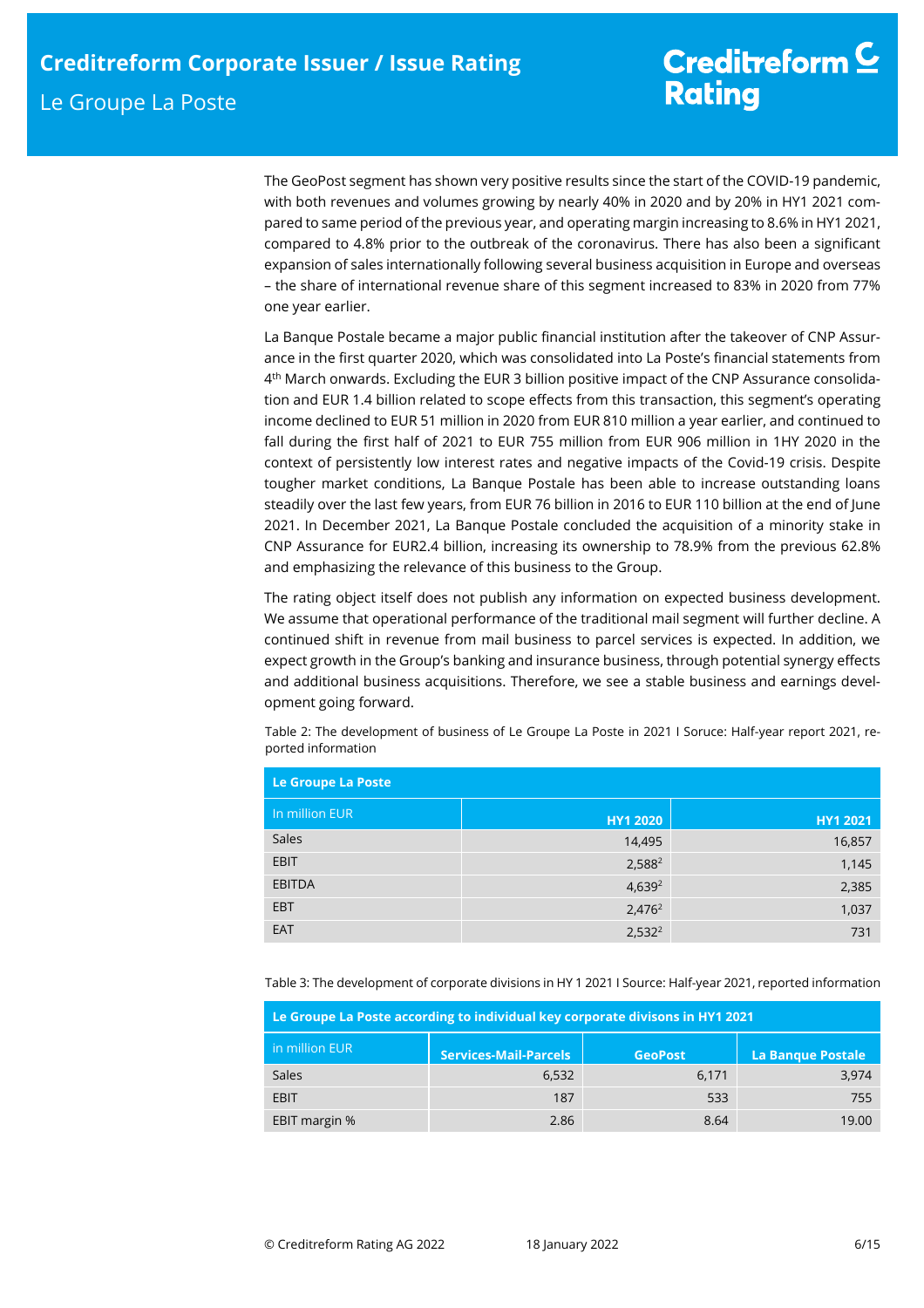## **Structural risk**

The parent company of the Group is La Poste SA, incorporated in July 1990 and headquartered in Paris (France). As parent company of the Group, La Poste centralizes all strategic decisions and provides funding for its subsidiaries, with the exception of La Banque Postale, which has its own management team and supervisory board. Nearly all of the Group's financial debt is held at the parent company, and cash flows are generated mostly by its subsidiaries.

Even though the various operating units work together, we understand that the Group's banking business is separated structurally and financially from the rest of the Group (ring-fenced), partly due to regulatory aspects, which has been taken into account in the rating of La Poste.

La Poste is fully owned by the government of France, through 66% indirect share capital from Caisse des Depots, a public financial institution, and 34% direct share capital from French State. From this, we consider strong links with government and a high degree of systemic importance, given its strategic business model and relevant market position, which weigh positively on our rating decision.

The Board of Directors currently consists of 24 members, of which two represent the French State, with 11 represent Caisse des Depots, seven employee representatives, three representatives of users and municipalities, and one is government commissioner. Furthermore, the Company relies on five additional specialized committees, namely Audit, Quality and sustainable development, Compensation and governance, Strategic and investment, Public service mission.

At the end of 2020, La Poste's operating activities were spread over 49 countries and consisted of over 3,400 processing centers, hubs and delivery platforms and around 17,000 retail outlets plus 50,000 pick-up/drop-off points. Concerning geographic diversification of La Poste's revenue base, 60% is generated in France, 23% in other European countries and 17% outside Europe.

As mentioned above, the company has strong linkages with the French State, being entrusted with four public missions aiming to serve the general interests of society. These public missions include: (i) a universal postal service with a 15-year task assignment period (starting in 2011), (ii) regional planning: ensuring access to La Poste's services through its retail outlets across all French territory, (iii) affordable press transportation and delivery, and (iv) banking accessibility. The French State provides partial financial compensation for losses related to these activities, which supports our rating decision.

La Poste's business model comprises five operating segments:

**Services-Mail-Parcel** (38% of total revenues<sup>1</sup>): This is La Poste's core business segment and includes the traditional mail and parcel deliveries as well as other services related to territorial efficiency, logistics and local transportation, circular economy, energy efficiency, health care and supporting activities to elderly.

GeoPost (35% of total revenues<sup>1</sup>): It is focused on express parcel activities in France and internationally, and operates under several brands (DPDGroup, Chronopost, BRT, SEUR and Jadlog).

La Banque Postale (25% of total revenues<sup>1</sup>): is a wholly-owned subsidiary of Le Groupe La Poste, bringing together the Company's retail banking, insurance and asset management activities. In the first quarter of 2020, La Banque Postale concluded the takeover of CNP Assurance, a top provider of life insurance and supplementary pensions in France.

Other segments from La Poste represent only 2% of consolidated revenues and include **Network business** (retail outlets and post offices in France) and **Digital Services**.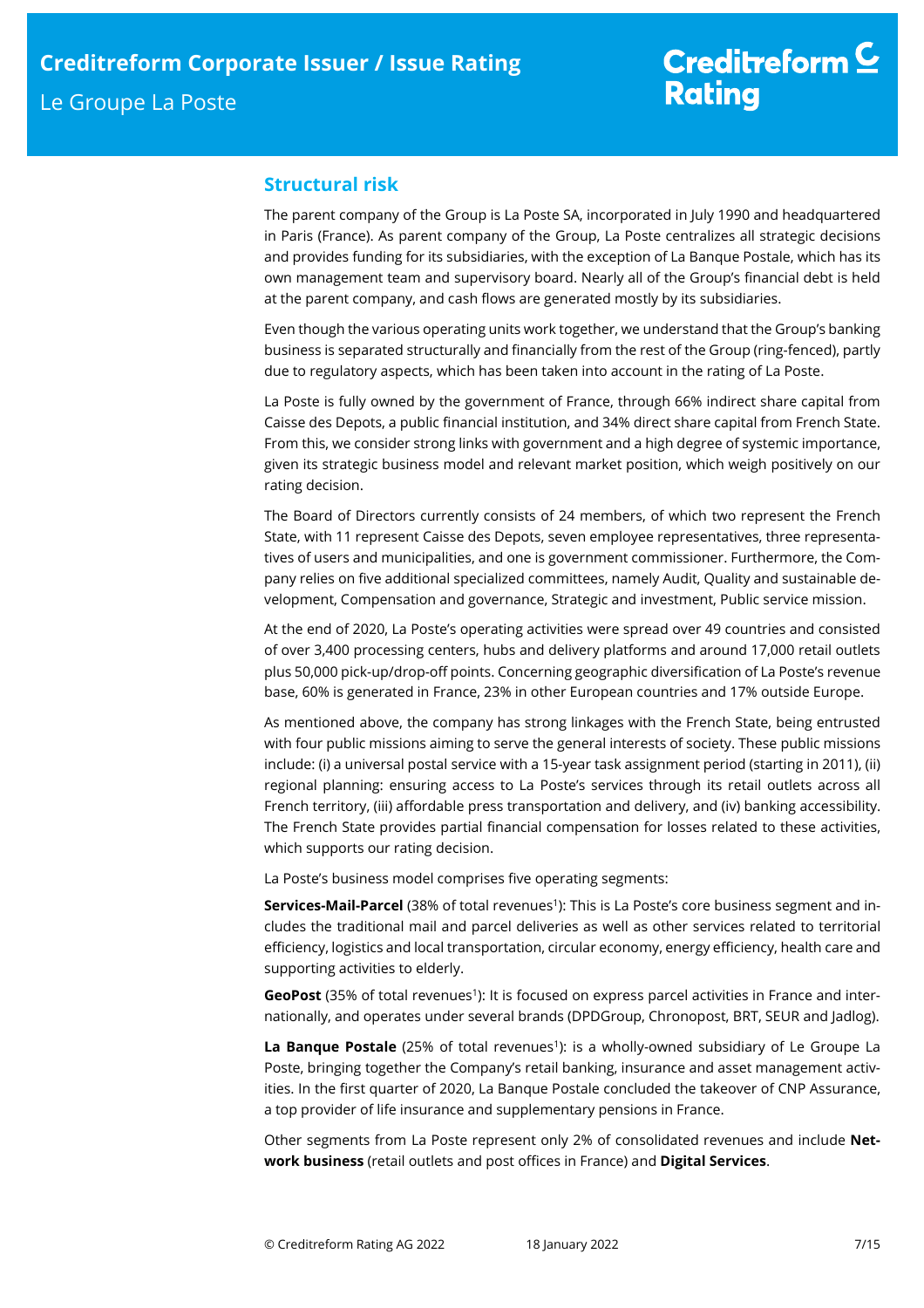## **Business risk**

The fundamentals for the postal and parcel industry have been changing rapidly amid the digital influence on consumer behaviour, which intensified during the COVID-19 pandemic, resulting in a secular decline in mail demand and a boom in e-commerce. Over the 2015-2020 period, La Poste's mail volumes declined from 12.5 billion to 7.5 billion (representing a fall of 40%), while parcel volumes grew from 274 million to 471 million (72% growth).

The mail sector in France is highly regulated by ARCEP, a public authority that grants license agreements and establishes price caps for the universal postal services in France. La Poste currently operates through a 15-year license contract, valid from 2011 to 2026, and has to comply with a price cap of 5% annual increase in tariff during 2019-2022. Despite the implementation of price increase according to ARCEP's regulation, the Company still records material losses on this business and receives financial compensation from the French State.

In the parcel segment, significant risks are associated with the increased competition from large online retailers, as these are developing their own delivery systems. Amazon is currently its largest customer and tried to buy Colis Privé a few years ago, a main competitor in B2C delivery. Nevertheless, the Company will remain strongly positioned in the parcel sector in France (one of the Top 10 largest market for e-commerce globally), holding over 60% market share through its three subsidiaries: Colissimo, Chronopost and DPD. In our view, the company also benefits from its wide market capillarity and efficient operations, being able to cover the entire national territory within 48 hours.

Concerning La Poste's "bancassurance activities", the main factors influencing the business environment are economic growth in France and its impact on financial markets, as well as monetary policies adopted by the European Central Bank. In 2020-2021, La Banque Postale profitability was adversely affected by a lower interest rate environment, a trend that will likely continue in the years ahead despite the current surge in inflation. As a counterbalancing factor, La Banque Postale has a close relationship with the French State, carrying out affordable banking operations as part of its public service mission. The European Commission has approved a compensation payment of EUR 1.8 billion for its mission during the 2021-2026 period.

## **Financial risk**

We assess La Poste's financial risk profile as low. Primarily because we see it as very likely that the French government will provide financial support if necessary, given the strong importance of La Poste's activities and its positive impact on society. Additionally, the Company will continue to benefit from positive industry fundamentals in the parcel and express segments, as we believe that e-commerce activities will remain heated in the years ahead, increasing its ability to fund itself from internal cash generation.

At the end of June 2021, La Poste's consolidated total financial debt amounted to EUR 14.1 billion, of which 14.6% is due within one year and 85.4% is non-current. The Company's financial gross debt more than doubled over recent years, from EUR 6.2 billion in 2018 to EUR 14.1 billion at the end of June 2021, both as a result of IFRS 16 implementation and new debt issuance to fund its external growth plans. Despite higher debt levels, La Poste has sustained a low net financial debt to equity ratio over time – below 0.5 times on a reported basis.

La Poste's main external financing sources are bonds (67.7% of total financial debt) and lease liabilities (25.6%), with the remaining debt comprised of commercial paper and other borrowings (6.7%). The majority of the bonds are part of the EMTN program, with a volume of EUR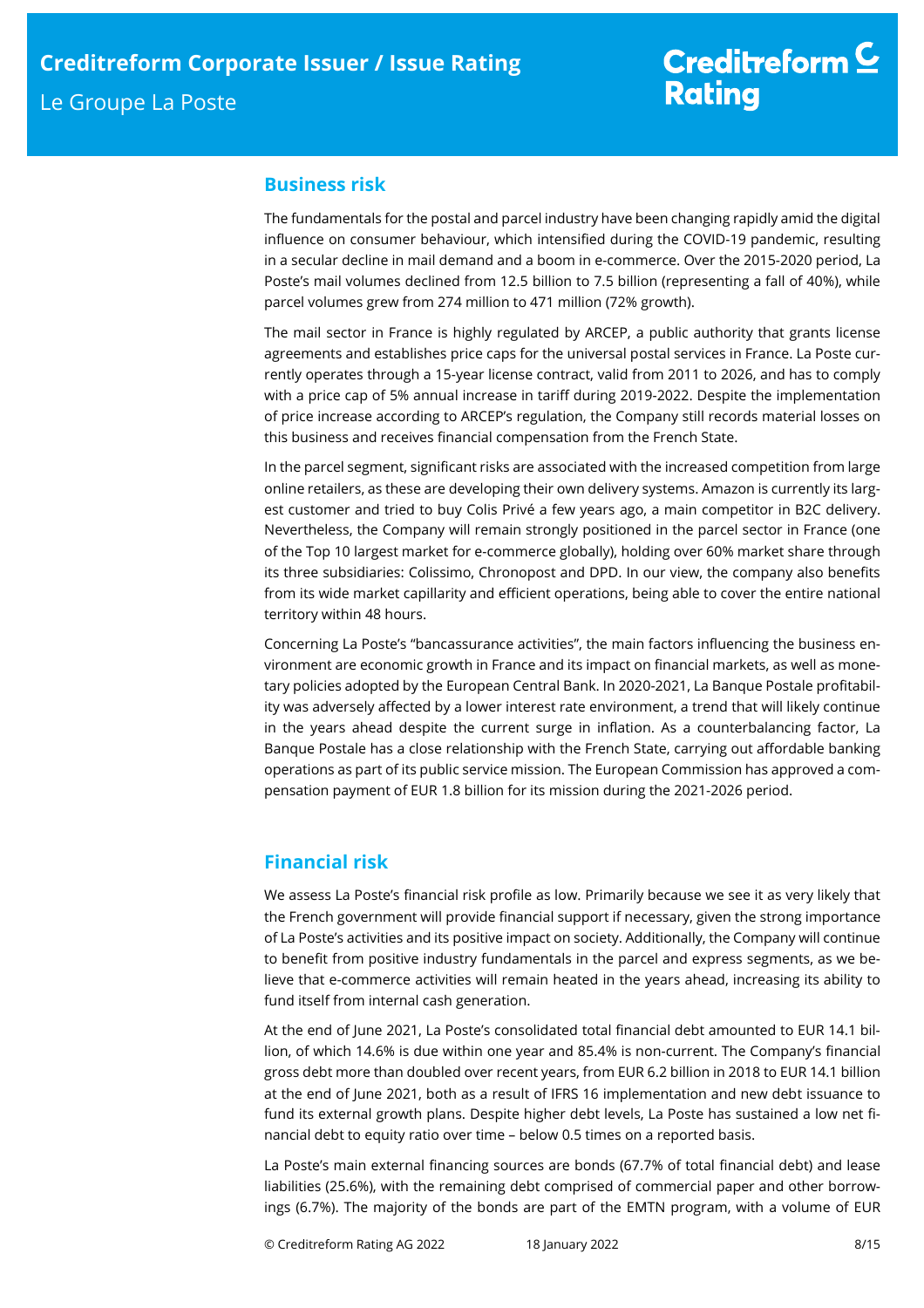12,000 million and a total outstanding amount of EUR 9.5 billion, traded on the Luxembourg and Paris stock exchanges. The Company also has EUR 3.6 billion in lease liabilities and subordinated bonds with a total outstanding amount of EUR 419 million. In January 2021, La Poste issued EUR 1.75 billion notes with partial maturities in 2029 and 2036 and fixed interest rates of 0%-0.625%.

The Company's liquidity position is robust considering its cash and cash equivalent reserves of EUR 3.9 billion at the end of June 2021 and its fully available long-term credit lines of EUR 1.4 billion (maturity in 2023 and 2025). This headroom, according to our estimates, is sufficient to cover all of its bond maturities until 2027 year-end. An additional supporting factor is the improvement in cash flow generation in the non-financial activities of the Company, mainly driven by a more favorable operating environment. In view of the excellent capital market accessibility, we also consider that La Poste has sound financial stability.

## **Issue rating**

## **Issue rating details**

The rating objects of this issue rating are exclusively the long-term senior unsecured issues, denominated in euro, issued by La Poste S.A. and which are included in the list of ECB-eligible marketable assets. The ECB list of eligible marketable assets can be found on the website of the ECB.

The notes have been issued within the framework of the Euro Medium Term Note (EMTN) program, of which the latest base prospectus dates from 31 May 2021 with the latest supplement dated 8 November 2021. This EMTN programme amounts to EUR 12 bn. The notes issued under this programme are senior unsecured and rank at least pari passu among themselves and with all other present and future unsecured obligations of the issuer. Additionally, the notes benefit from a negative pledge provision, a change of ownership clause and a cross default mechanism.

## **Result corporate issue rating**

We derive the unsolicited corporate issue ratings of euro-denominated bonds from the unsolicited corporate issuer rating of La Poste S.A.  $(A+ / \text{negative})$ . The rating of the issues is therefore set equal to the corporate rating of the issuer. The rating result is  $A+$  with negative outlook. For the issue ratings we have applied our rating methodology for corporate issues.

## **Overview**

Table 3: Overview of CRA Ratings I Source: CRA

| <b>Rating Category</b>                                | <b>Details</b> |               |  |
|-------------------------------------------------------|----------------|---------------|--|
|                                                       | Date           | Rating        |  |
| La Poste S.A.                                         | 17.01.2022     | A+ / negative |  |
| Long-term Local Currency (LC) Senior Unsecured Issues | 17.01.2022     | A+ / negative |  |
| Other                                                 | <b>COLOR</b>   | n.r.          |  |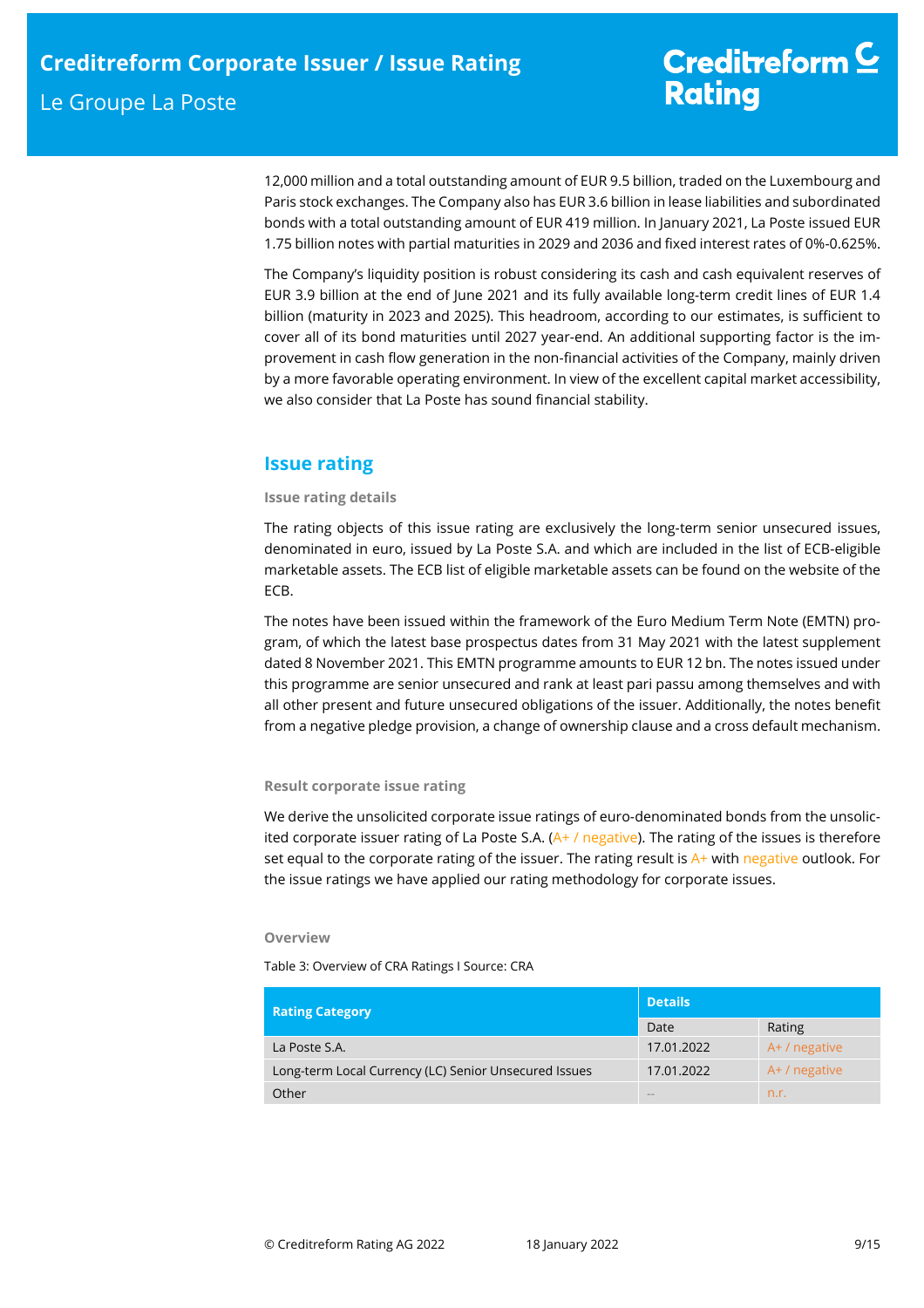Table 4: Overview of Euro Medium Note Programme I Source: Base Prospectus dated 31.05.2021

| <b>Overview of 2021 EMTN Programme</b> |                    |             |                              |  |  |
|----------------------------------------|--------------------|-------------|------------------------------|--|--|
| Volume                                 | EUR 12,000,000,000 | Maturity    | Depending on respective bond |  |  |
| <b>Issuer / Guarantor</b>              | La Poste S.A.      | Coupon      | Depending on respective bond |  |  |
| Arranger                               | Deutsche Bank A.G. | Currency    | Depending on respective bond |  |  |
| Credit enhancement                     | None               | <b>ISIN</b> | Depending on respective bond |  |  |

All future LT LC senior unsecured Notes issued by La Poste S.A. which have similar conditions to the current EMTN programme, denominated in euro and included in the list of ECB-eligible marketable assets will, until further notice, receive the same ratings as the current LT LC senior unsecured Notes issued under the EMTN programme. Notes issued under the programme in any currency other than euro, or other types of debt instruments, have not yet been rated by CRA. For a list of all currently valid ratings and additional information, please consult the website of Creditreform Rating AG. For the time being, other emission classes or programs (such as the Commercial Paper Programme) and issues that do not denominate in euro, will not be assessed.

## **Financial ratio analysis**

Table 4: Financial key ratios |Source: La Poste S.A. (parent company's key financial indicators); annual report, structured by CRA

| <b>Asset structure</b>                      | 2017    | 2018    | 2019    | 2020     |
|---------------------------------------------|---------|---------|---------|----------|
| Fixed asset intensity (%)                   | 72,52   | 70,88   | 71,36   | 73,01    |
| Asset turnover                              | 0,66    | 0,64    | 0,61    | 0,52     |
| Asset coverage ratio (%)                    | 76,96   | 76,90   | 77,19   | 74,91    |
| Liquid funds to total assets                | 12,13   | 13,43   | 14,94   | 14,00    |
| <b>Capital structure</b>                    |         |         |         |          |
| Equity ratio (%)                            | 36,05   | 38,14   | 35,28   | 32,44    |
| Short-term debt ratio (%)                   | 33,96   | 34,59   | 29,21   | 32,83    |
| Long-term debt ratio (%)                    | 19,76   | 16,37   | 19,80   | 22,25    |
| Capital lock-up period (in days)            | 27,03   | 29,58   | 29,38   | 37,76    |
| Trade-accounts payable ratio (%)            | 4,88    | 5,01    | 4,73    | 4,96     |
| Short-term capital lock-up (%)              | 27,81   | 33,02   | 26,93   | 40,47    |
| Gearing                                     | 1,44    | 1,27    | 1,41    | 1,65     |
| Leverage                                    | 2,92    | 2,69    | 2,73    | 2,96     |
| <b>Financial stability</b>                  |         |         |         |          |
| Cash flow margin (%)                        | 6,06    | 2,06    | 2,38    | $-11,40$ |
| Cash flow ROI (%)                           | 4,00    | 1,28    | 1,42    | $-5,54$  |
| ROCE (%)                                    | $-3,10$ | $-7,52$ | $-7,39$ | $-9,19$  |
| <b>Profitability</b>                        |         |         |         |          |
| Gross profit margin (%)                     | 90,21   | 89,64   | 79,35   | 75,19    |
| Ratio of personnel costs to total costs (%) | 73,83   | 75,24   | 74,82   | 74,47    |
| Ratio of material costs to total costs (%)  | 10,40   | 11,19   | 21,60   | 25,75    |
| Cost income ratio (%)                       | 100,84  | 105,41  | 107,07  | 116,09   |
| Return on investment (%)                    | 3,68    | 0,35    | $-0,20$ | $-6,96$  |
| Return on equity (%)                        | 10,66   | 1,04    | $-1,20$ | $-22,08$ |
| Net profit margin (%)                       | 5,57    | 0,61    | $-0,72$ | $-14,32$ |
| Operating margin (%)                        | $-0,31$ | $-5,58$ | $-7,21$ | $-17,88$ |
| <b>Liquidity</b>                            |         |         |         |          |
| Cash ratio (%)                              | 25,50   | 29,84   | 39,61   | 36,50    |
| Quick ratio (%)                             | 72,22   | 77,55   | 96,34   | 80,22    |
| Current ratio (%)                           | 80,92   | 84,18   | 98,04   | 82,21    |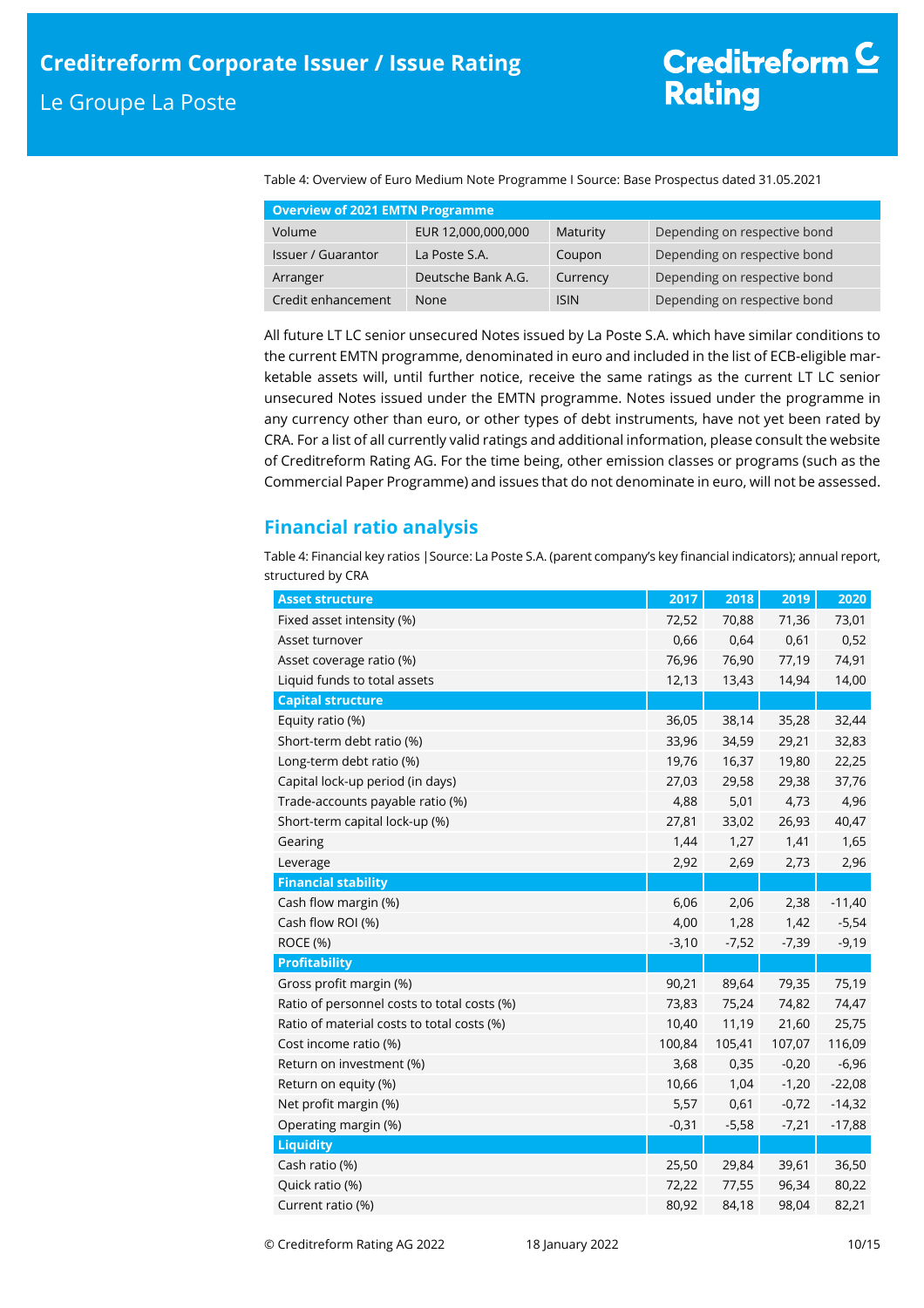## **Appendix**

**Rating history** 

The rating history is available under https://www.creditreform-rating.de/en/ratings/publishedratings.html.

Table 7: Corporate Issuer Rating of La Poste S.A.

| Event          |            | Rating created $\top$ Publication date $\top$ | Monitoring until Result     |               |
|----------------|------------|-----------------------------------------------|-----------------------------|---------------|
| Initial rating | 18.01.2022 | www.creditreform-rating.de                    | Withdrawal of the<br>rating | A+ / negative |

Table 9: LT LC Senior Unsecured Issues issued by La Poste S.A.

| Event          |            | <b>Rating created Publication date</b> | Monitoring until Result     |             |
|----------------|------------|----------------------------------------|-----------------------------|-------------|
| Initial rating | 18.01.2022 | www.creditreform-rating.de             | Withdrawal of the<br>rating | A+/negative |

## **Regulatory requirements**

The rating<sup>3</sup> was not endorsed by Creditreform Rating AG (Article 4 (3) of the CRA-Regulation).

The present rating is, in the regulatory sense, an unsolicited rating, that is public. The analysis was carried out on a voluntary basis by Creditreform Rating AG, which was not commissioned by the Issuer or any other third party to prepare the present rating.

The rating is based on the analysis of published information and on internal evaluation methods for the assessment of companies and issues. The rating object was informed of the intention of creating or updating an unsolicited rating before the rating was determined.

The rating object participated in the creation of the rating as follows:

| Unsolicited Corporate Issuer / Issue Rating            |    |
|--------------------------------------------------------|----|
| With rated entity or related third party participation | No |
| With access to internal documents                      | No |
| With access to management                              | No |

The rating was conducted based on the following information.

### **List of documents**

#### **Accounting and controlling**

- Le Groupe La Poste Universal Registration Document 2020
- Interim Report HY 1 2021

**Finance** 

j

**EMTN Base Prospectus 31.05.2021** 

#### **Additional documents**

- **•** Company's presentation
- Material Facts / Press Releases
- Corporate Sustainability Report

<sup>&</sup>lt;sup>3</sup> In these regulatory requirements the term "rating" is used in relation to all ratings issued by Creditreform Rating AG in connection to this report. This may concern several companies and their various issues.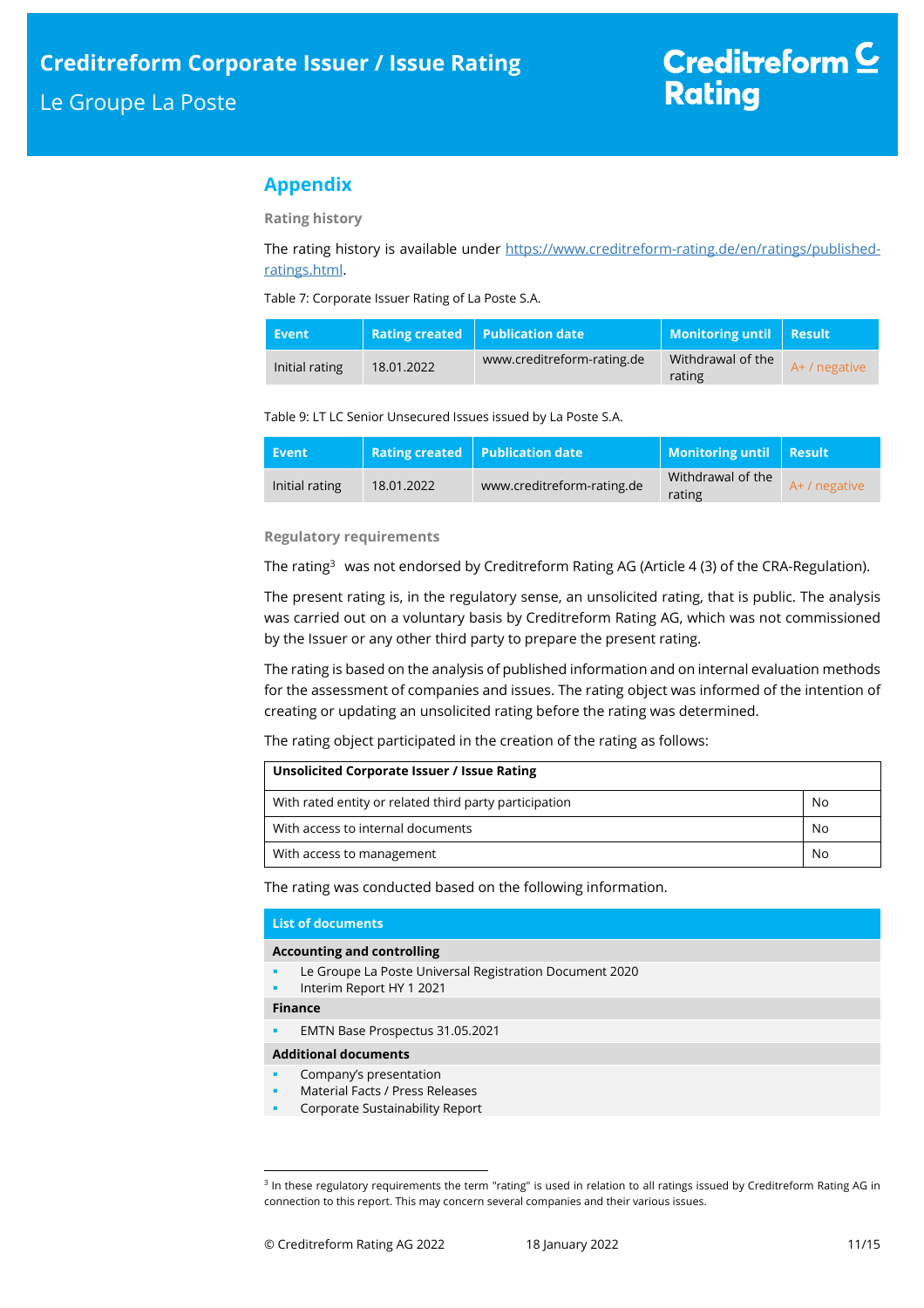A management meeting did not take place within the framework of the rating process.

The documents submitted and information gathered were sufficient to meet the requirements of Creditreform Rating AG's rating methodologies.

The rating was conducted based on the following rating methodologies and the basic document.

| <b>Rating methodology</b>              | <b>Version number</b> | Date         |
|----------------------------------------|-----------------------|--------------|
| <b>Corporate Ratings</b>               | 2.3                   | 29.05.2019   |
| Government-related                     | 1.0                   | 19.04.2017   |
| <b>Companies</b>                       |                       |              |
| Non-financial Corporate Issue Ratings  | 1.0                   | October 2016 |
| <b>Rating Criteria and Definitions</b> |                       | January 2018 |

The documents contain a description of the rating categories and a definition of default. We used internal banking assessment criteria to estimate the creditworthiness of La Banque Postale and its impact on the overall Group's results and credit rating.

The rating was carried out by the following analysts:

| Name                    | <b>Function</b> | Mail-Address                       |
|-------------------------|-----------------|------------------------------------|
| Sabrina Mascher de Lima | Lead-analyst    | S.Mascher@creditreform-rating.de   |
| Christian Konieczny     | Analyst         | C.Konieczny@creditreform-rating.de |

The rating was approved by the following person (person approving credit ratings, PAC):

| Name            | <b>Function</b> | Mail-Address                     |
|-----------------|-----------------|----------------------------------|
| Stephan Giebler | <b>PAC</b>      | S.Giebler@creditreform-rating.de |

On 18 January 2022, the analysts presented the rating to the rating committee and the rating was determined. The rating result was communicated to the company on 19 January 2022. There has not been a subsequent change to the rating.

The rating will be monitored until Creditreform Rating AG withdraws the rating. The rating can be adjusted as part of the monitoring, if crucial assessment parameters change.

In 2011, Creditreform Rating AG was registered within the European Union according to EU Regulation 1060/2009 (CRA-Regulation). Based on this registration, Creditreform Rating AG is allowed to issue credit ratings within the EU and is bound to comply with the provisions of the CRA-Regulation.

## **ESG-factors**

Whether ESG factors were relevant to the rating can be seen in the upper section of this rating report in the section "Relevant rating factors".

A general valid description for Creditreform Rating AG, as well as a valid description of corporate ratings for understanding and assessing ESG factors in the context of the credit rating process, can be found here.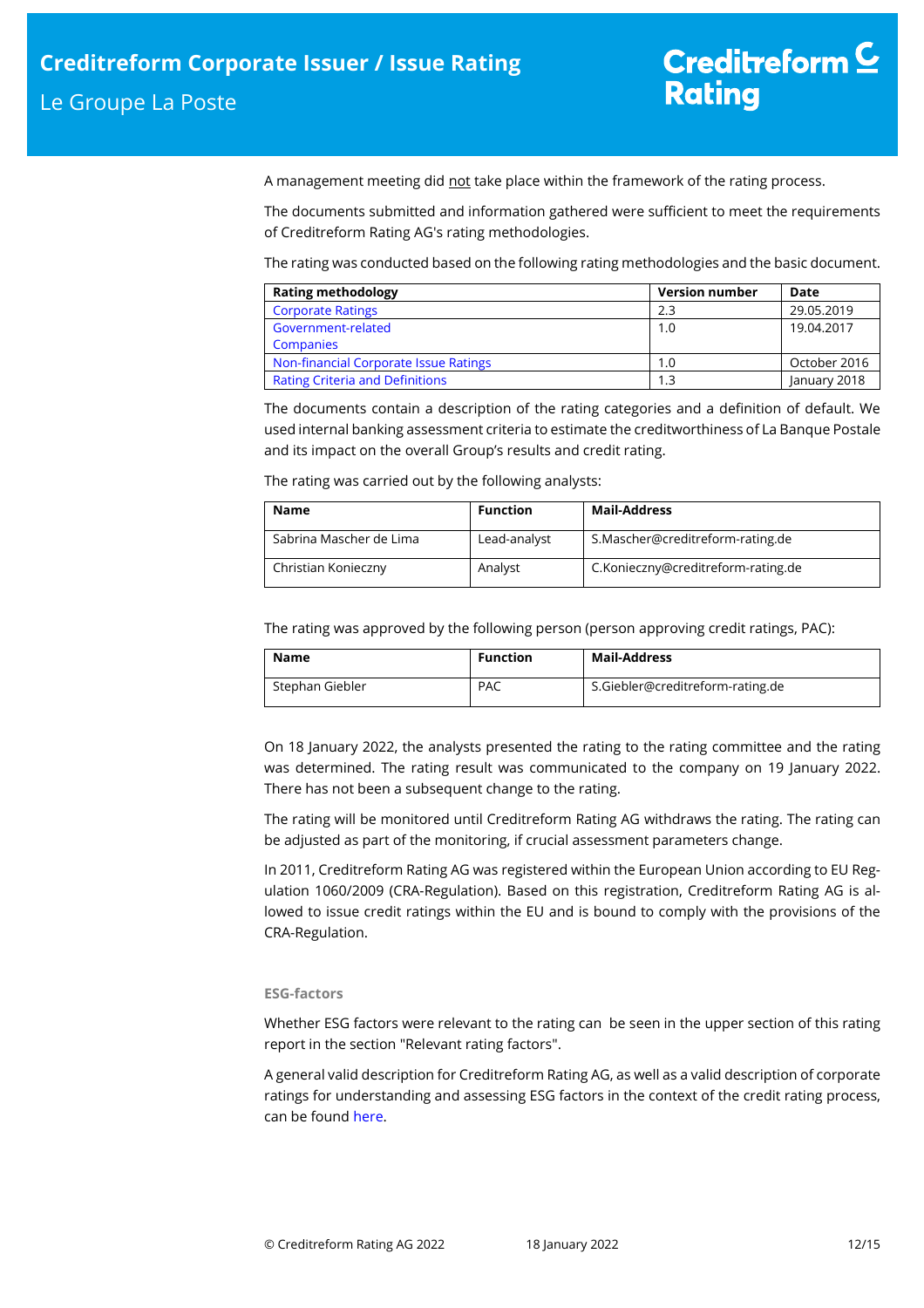## **Conflict of interests**

No conflicts of interest were identified during the rating process that might influence the analyses and judgements of the rating analysts involved or any other natural person whose services are placed at the disposal or under the control of Creditreform Rating AG and who are directly involved in credit rating activities or in approving credit ratings and rating outlooks.

In the event of providing ancillary services to the rated entity, Creditreform Rating AG will disclose all ancillary services in the credit rating report.

## **Rules on the presentation of credit ratings and rating outlooks**

The approval of credit ratings and rating outlooks follows our internal policies and procedures. In line with our "Rating Committee Policy", all credit ratings and rating outlooks are approved by a rating committee based on the principle of unanimity.

To prepare this credit rating, Creditreform Rating AG has used following substantially material sources:

### Corporate issuer rating:

- 1. Annual report
- 2. Website
- 3. Internet research

## Corporate issue rating:

- 1. Corporate issuer rating incl. information used for the corporate issuer rating
- 2. Documents on issues / instruments

There are no other attributes and limitations of the credit rating or rating outlook other than those displayed on the Creditreform Rating AG website. Furthermore, Creditreform Rating AG considers as satisfactory the quality and extent of information available on the rated entity. With respect to the rated entity, Creditreform Rating AG regarded available historical data as sufficient.

Between the time of disclosure of the credit rating to the rated entity and the public disclosure, no amendments were made to the credit rating.

The Basic Data Information Card indicates the principal methodology or version of methodology that was used in determining the rating, with a reference to its comprehensive description.

In cases where the credit rating is based on more than one methodology or where reference only to the principal methodology might cause investors to overlook other important aspects of the credit rating, including any significant adjustments and deviations, Creditreform Rating AG explains this fact in the credit rating report and indicates how the different methodologies or other aspects are taken into account in the credit rating. This information is integrated in the credit rating report.

The meaning of each rating category, the definition of default or recovery and any appropriate risk warning, including a sensitivity analysis of the relevant key rating assumptions such as mathematical or correlation assumptions, accompanied by worst-case scenario credit ratings and best-case scenario credit ratings are explained.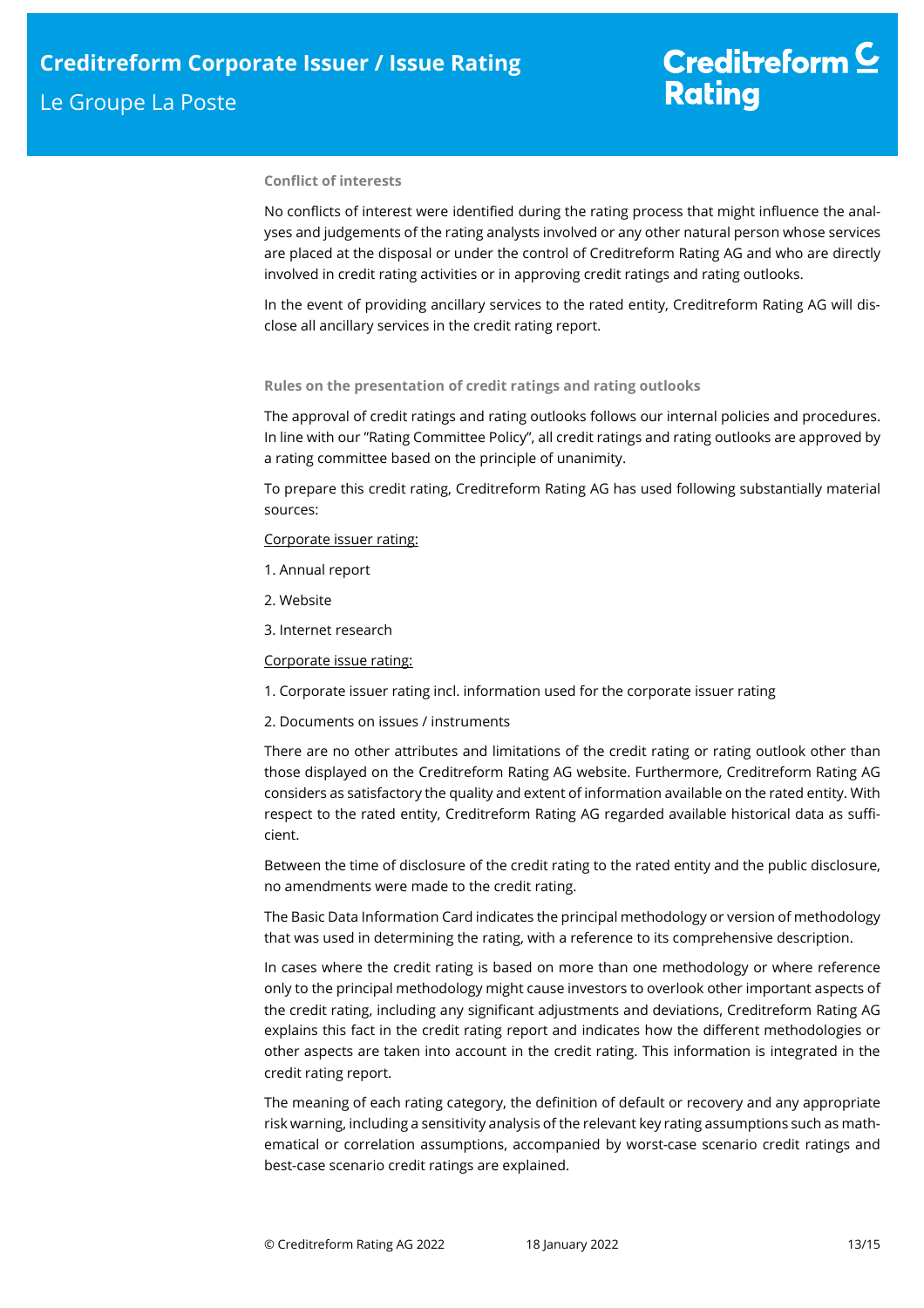The date at which the credit rating was initially released for distribution and the date when it was last updated, including any rating outlooks, is indicated clearly and prominently in the Basic Data Information Card as a "rating action"; initial release is indicated as "initial rating", other updates are indicated as an "update", "upgrade" or "downgrade", "not rated", "confirmed", "selective default" or "default".

In the case of a rating outlook, the time horizon is provided during which a change in the credit rating is expected. This information is available within the Basic Data Information Card.

In accordance with Article 11 (2) EU-Regulation (EC) No 1060/2009, a registered or certified credit rating agency shall make available, in a central repository established by ESMA, information on its historical performance data including the rating transition frequency and information about credit ratings issued in the past and on their changes. Requested data are available at the ESMA website.

An explanatory statement of the meaning of Creditreform Rating AG's default rates are available in the credit rating methodologies disclosed on the website.